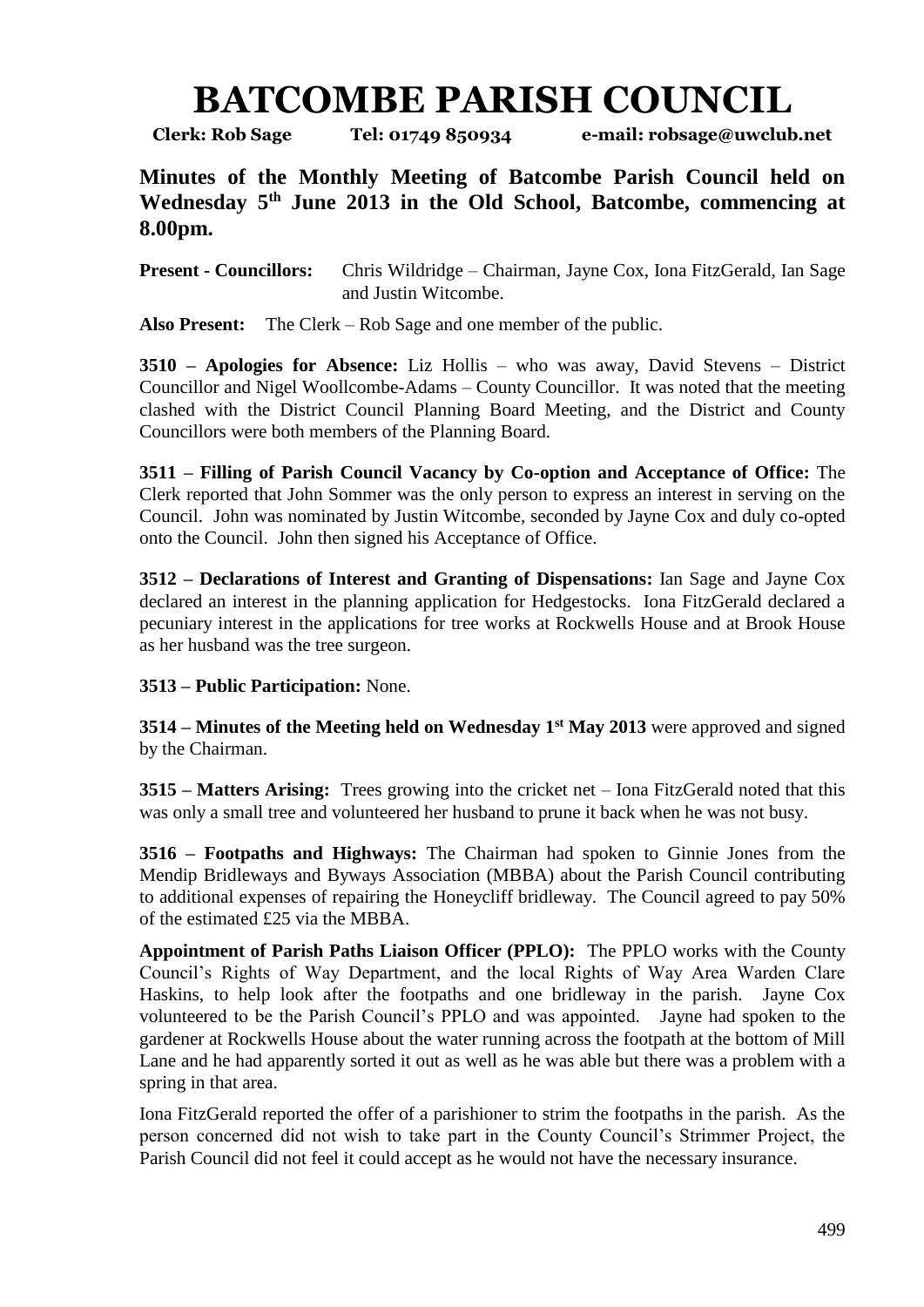The County Council had informed the Parish Council that Mill Lane would be closed for six days from 29<sup>th</sup> July for resurfacing. Concerns were raised about the state of the road near Batcombe House following the recent resurfacing. The County Council had stated that highway verges would be cut between June  $10^{\text{th}}$  and August  $5^{\text{th}}$ .

A complaint had been received from Jeannette Smith about wheelie bins being left on the pavement along Kale Street which were forcing pedestrians to walk in the road and a nuisance when parking. Jayne Cox volunteered to investigate the rules about wheelie bins.

**3517 – Planning Applications:** Planning Application 2013/1131: Conversion and extension of existing stables to residential dwelling house. The Stable, Crows Hill, Batcombe. Full Planning Permission. It was agreed to bring this item forward on the Agenda. Mr David Cavender expressed his concerns about this application - that it would create a planning precedent so that anyone with a small plot of land in the countryside could build a stable and then convert it into a house. The Clerk noted that there was a long history of planning applications by the applicant for buildings on this site, including several for a residential dwelling which were refused because the site was well outside the development limit. The Clerk also noted that at the time the stables were being applied for, the applicant's appeal against the refusal of permission for a residential dwelling had been dismissed by the Planning Inspector. The Parish Council agreed to recommend Refusal of Permission on a majority decision as one Councillor was not opposed to the application. The grounds for recommending refusal were that change of use from agricultural to residential should not be allowed given the precedent this would create and that the Planning Inspector had dismissed the appeal for a residential dwelling on this site.

**3518 – Playing Field – Maintenance Report:** Moles were active in the Playing Field and it was agreed to use a molecatcher again. Jayne Cox volunteered to try and find a cheaper molecatcher than the one used previously. The drain tap on the water fountain in the shelter had seized up. Ian Sage volunteered to look at it and ask a local plumber if work was needed.

**New Play Equipment:** The Auction of Promises had raised £5,900 with the promise of a further £250 and the Cheese and Beer festival had raised £561.50. A further £500 had been promised £500 from the District Council's Community Environment Fund. This meant that the Playing Field Improvement funds stood at £13,818.18 with a further £750 promised, making  $£14,568.18$  in total. The quotation for the new play equipment was £9,450 plus £5,000 for the zip wire (excluding VAT), a total of £14,450, leaving a possible surplus of £118.18. On this basis the Council agreed to commit to the order of the equipment from Mainstay Projects. A request for a deposit of 25% of the total (£4,335) had been received from Mainstay Projects and this was agreed. Iona FitzGerald noted that the equipment would probably now be installed at the end of June or the beginning of July. An offer of a donation for the old fort had been received but it was felt that it was likely to fall to pieces when being removed. The Clerk was asked to put details of when the equipment would be installed on the website.

Keep on the Grass would have liked any surplus money on the project to be donated to the Children's Christmas Treat Committee, which was very short of funds this year. As money raised for one purpose could not be given to a different one, it was agreed that the Parish Council should make a donation of £100 to the Children's Christmas Treat and any surplus from the fundraising for the Playing Field be put towards the cost of a post-installation inspection of the equipment by RoSPA. This would cost £395 (+VAT) but would be instead of the usual annual inspection. It was agreed to undertake the post-installation inspection.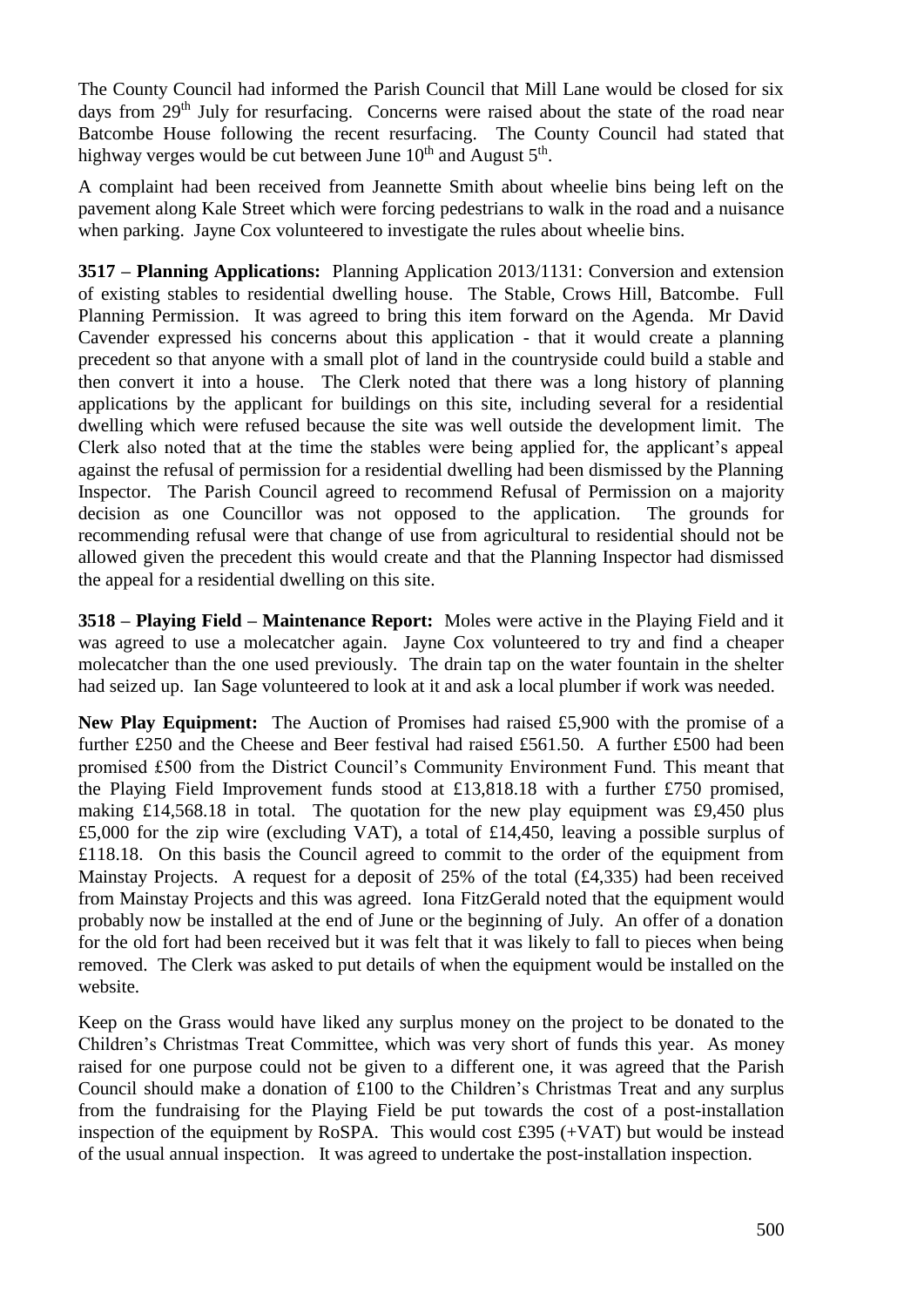**3519 – Coney Wood – Lease of the Wood:** The Clerk reported that the Woodland Trust were looking to lease out their smaller woods, such as Coney Wood, to local community groups including parish councils. Leases would typically be for 25 years at a peppercorn rent with covenants to maintain the site as amenity woodland (70% of the site as tree canopy) with open public access. The Woodland Trust has an estimated budget of £1,092 for Coney Wood for the next five years, mainly for litter picks and invasive plant control. There would also be obligations to maintain boundary fences and a spring. The costs however did not include any tree safety works that might be required. The Chairman felt that if the Parish Council leased the wood it would be seen as sustaining an amenity for the parish. Iona FitzGerald reported that her husband, who was a tree surgeon, was concerned that there were a large number of very high trees in the wood that were at risk of falling and could prove very costly to make safe given the difficulty in accessing the wood. It was felt the Council needed further information before making a decision. The Clerk was asked to contact the Woodland Trust to see if they had a recent tree survey for the wood and check with the insurers regarding the cost of insurance. It was felt that if the Parish Council was to go ahead with a lease, the proposal would have to be put to the parish as it would mean increasing the precept.

**3520 – Planning Applications:** Planning Application 2012/2428: Demolition of dwelling and erection of replacement dwelling as per amended plans received on 22nd April 2013. Hedgestocks, Batcombe. Full Planning Permission. The location of the new bungalow had been altered to bring it within the curtilege of the existing building and meet the objections of the case officer. The Parish Council had previously recommended approval and so did so again.

Planning Application 2013/0872: Proposed felling of a Thuja and pruning of a Yew tree in a Conservation Area. Rockwells House, Batcombe. TREE – Conservation Area. The Clerk reported that the tree officer had initially expressed concern at the felling of the Thuja (a Western Red Cedar) which was a healthy tree, but was happier with the proposal following a meeting with the applicant and his tree surgeon. Iona FitzGerald explained why the tree was being felled before leaving the room. The Council decided to recommend approval as the tree officer was happy with the application. It was noted that the period in which the District Council could object to the proposal had already passed, and that the tree officer had not informed the Parish Council of the date the application needed to be considered as he had promised.

Planning Application 2013/0916: Proposed felling of a tree in a Conservation Area. Meadow View, Kale Street, Batcombe. TREE – Conservation Area. This was a self-seeded Sycamore at the front of MeadowView, that was beginning to interfere with telephone wires from the adjacent telegraph pole and its roots were rupturing the tarmac of the pavement. The Parish Council recommended approval.

Planning Application 2013/1074: Proposed felling of a Horse Chestnut in a Conservation Area. Brook House, Batcombe. TREE – Conservation Area. The tree was near the boundary with Paddock House (at the bottom of Mill Lane). Iona FitzGerald explained that the tree had a history of multiple limb failures and would only be felled if a proposal to plant orchard trees went ahead. Iona then left the room and the Council decided to recommend approval.

**Planning Application Updates:** The house on land behind Chapel Row – letters had been sent to the District Council, the Planning Inspector and our MP expressing the concerns raised by local residents at the last meeting as well as an invitation to the owner of the house, Mr Marc Waller, inviting him to a meeting to discuss the concerns raised about his house. There had been no response from Mr Waller and an acknowledgement from the District Council. The Planning Inspectorate had written to state that they could not comment on appeal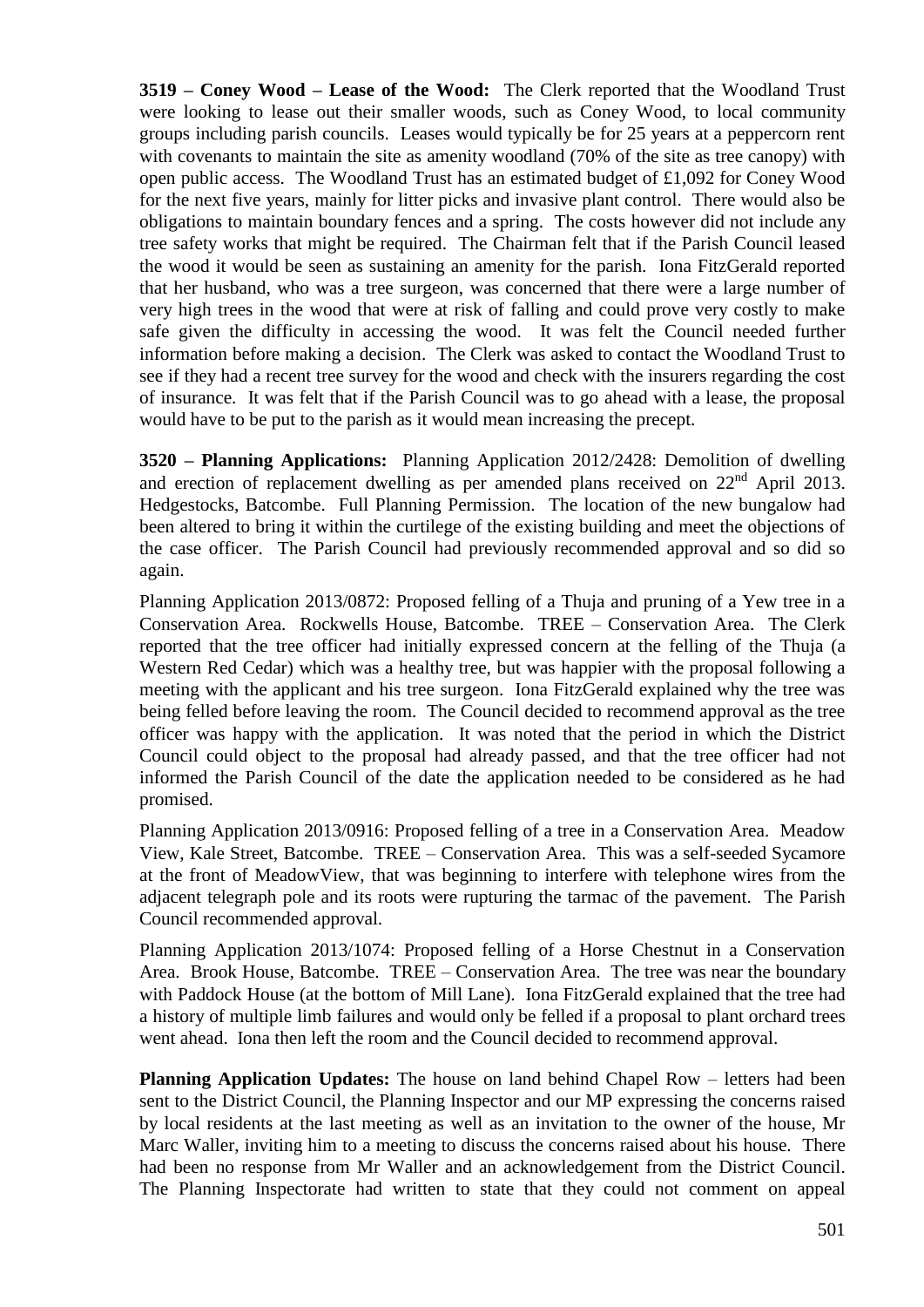decisions but noted that Planning Inspectors were appointed by the Secretary of State to act as independent adjudicators and reached their decisions after careful consideration of the evidence. Our MP David Heath had also written, stating that he could not intervene in respect of a particular decision but was of the opinion that such decisions were better made by communities themselves than by a planning inspector on behalf of Whitehall.

Chandler's House – it was noted that the application for 11 photovoltaic panels on the roof of Chandler's House in Kale Street was being considered by the District Council's Planning Board that evening.

**3521 – Parish Council Website:** A paper from the Chairman on possible future developments of the website had been distributed with the Agendas. The paper outlined how pages for local organisations such as the Horticultural Society could be included on the website, noting that the Parish Council would remain responsible for content included on the website. It was agreed to allow development of the website in line with the paper, depending on the time the Clerk had available. The Chairman also asked Councillors to consider placing photos and contact details on the website – these could be limited to an e-mail address that was forwarded to the Councillor's own e-mail.

**3522 – Appointment of Village Hall Representative:** Justin Witcombe volunteered to be the Parish Council's representative on the Village Hall Trust Committee and was appointed.

**3523 – Financial Statements for the Year Ended 31st March 2013:** A copy of the financial statements had been distributed with the Agendas for the previous month. The precept and the VAT refund were in line with the budget. The grant for footpath maintenance had not yet been received. The rent from the allotments was £17.50 more than budgeted as the rent for the half allotment that had been vacant was paid after the end of the previous year. The money raised for the Playing Field improvements and the contributions towards the Jubilee programmes and tokens were not included in the budget.

The cost of the grass cutting in the Playing Field was more than budgeted because extra cuts were required. Playing Field maintenance included the cost of the molecatcher, a new padlock and chain for the gate and paint for the bus shelter but was less than budgeted because no Playbark was purchased for the fort. The cost of the new gate commemorating the Jubilee (£615 plus VAT) had not been budgeted.

The Clerk's salary was unchanged, although a small increase had been budgeted. Most other administration expenses were largely as budgeted, as were the grants given by the Council. The only money spent on the allotments was the £200 for the lease of the field. The Jubilee expenses were unbudgeted but were largely met by contributions from other organisations in the parish.

The net result of the variations against the budget was a surplus of £6,525 on the year instead of the expected surplus of £413. This is largely due to the £6,888 raised for the Playing Field improvements less the expense of the new Playing Field gate. At the end of the year the Parish Council had £10,807 in its funds, £7,374 more than anticipated in the budget. Of this £723 was set aside for the allotments and £7,357 was money raised for the Playing Field improvements, leaving £2,727 that was not earmarked for either the allotments or the Playing Field improvements.

It was agreed to allow the Allotments Holders Group to spend up to £100 each year on any items they might require.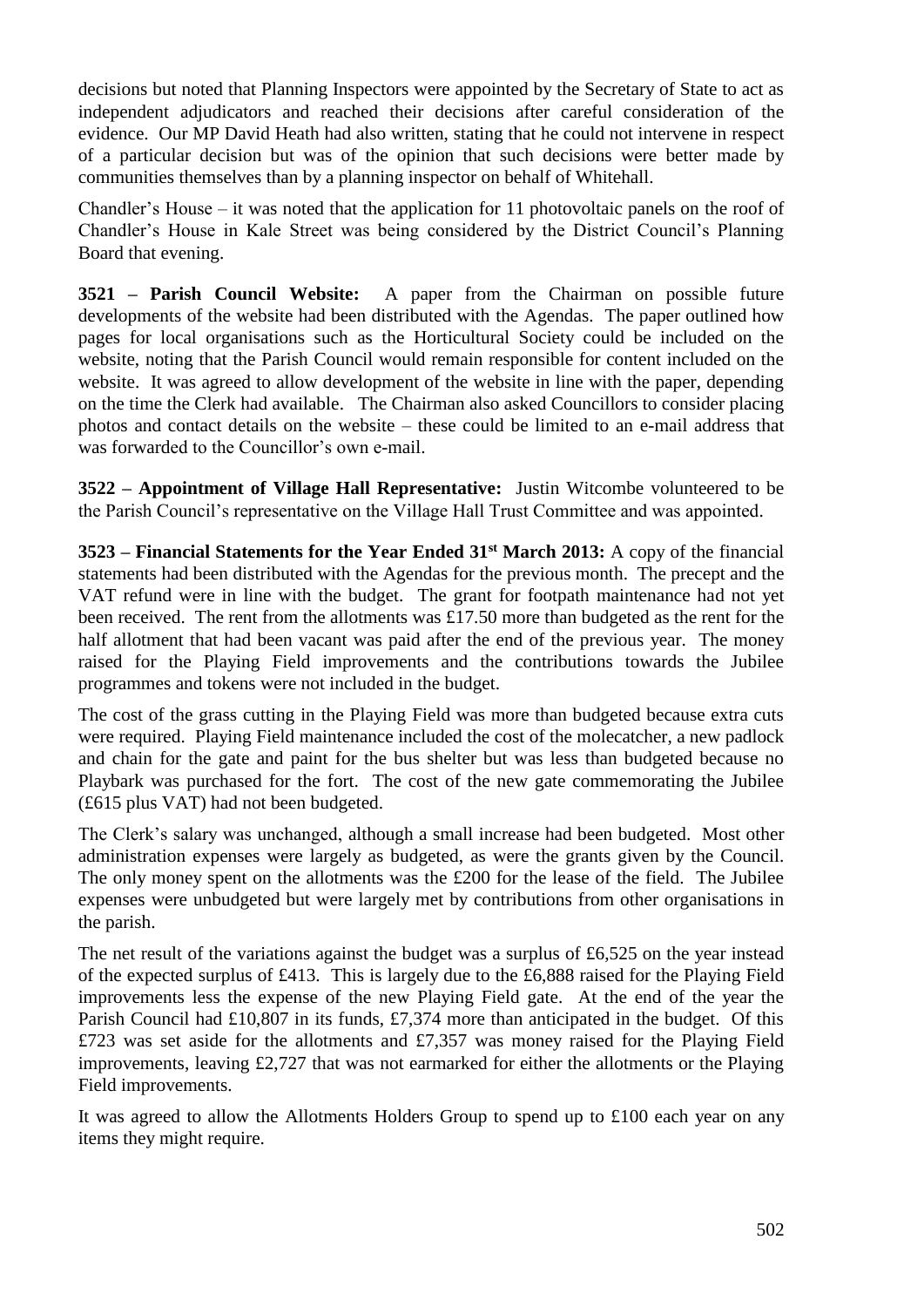**3524 – Annual Return for the Year Ended 31st March 2013:** Copies of Section 1 of the Annual Return - the Statement of Accounts – had been enclosed with the Agendas, together with a copy of the Financial Statements showing how the figures in the Statement of Accounts had been derived. Approval of the Statement of Accounts was agreed.

Copies of Section 2 of the Annual Return - the Annual Governance Statement – had also been enclosed with the Agendas, together with copies of the Internal Auditor's Report completed by Griff Williams; and approval of the Annual Governance Statement was also agreed.

**3525 – Precept and Update on Budget for Year Ending 31st March 2014:** The Clerk reported that the precept of £7,200 and the VAT repayment of £335.50 had been paid into the Council's bank account. An update on the budget for the current year had been distributed with the Agendas. Most receipts and most payments were likely to be as budgeted. The exceptions were the money raised for the Playing Field improvements since the start of the year, expected to total £7,211, and the £17,340 which would be spent on the new play equipment for the Playing Field. There was also the additional expense of the post-installation inspection and the extra grant for the Children's Christmas Treat Committee. In addition the VAT on the new play equipment would have to be reclaimed before the end of the year.

**3526 – Review of Financial Regulations:** An annual review of Financial Regulations was required under Standing Orders and by the Council's external auditors. The Financial Regulations had been amended two years ago and no further amendments were felt necessary.

**3527 – Change of Bank Signatories:** A resolution was passed to add John Sommer to the bank signatories in addition to Chris Wildridge, Liz Hollis and Iona FitzGerald, who had been added at the last meeting. The Clerk is also a signatory but is not allowed to sign cheques.

**3528 – Annual Grants from the Parish Council:** It was agreed to provide the budgeted grants of £300 to the Village Hall (£100 for our own meetings, £150 for committee meetings of other village organisations and £50 to help with maintenance costs) and £200 to the Parochial Church Council for the maintenance of the churchyard. It was also agreed to give three grants of £100 to the Children's Christmas Treat Committee and to Mendip Community Transport under the section 137 power, and to the Mendip Citizen's Advice Bureau.

**3529 - Authorisation of payment:** In addition to the above grants Councillors authorised the following payments:

| £4,335.00 | Mainstay Projects – Deposit for new play equipment.                                                                      |
|-----------|--------------------------------------------------------------------------------------------------------------------------|
| £96.00    | $Mr G$ Sparkes – Grass cutting for May.                                                                                  |
| £35.00    | Community Council – Annual subscription for 2013/14. This payment was<br>authorised by resolution under the s.137 power. |
| £10.00    | Somerset Playing fields Association – Annual subscription for 2013/14.                                                   |

**3530 - Other Business - Matters of Information:** The Licensing Officer at South Somerset District Council had sent the Parish Council the result of the review of the Premises Licence for Farmfest. A total of 38 additional conditions had been imposed covering management plans, stewarding, safety, traffic and noise levels. There were noise limits set for different times, requirements for noise monitoring, a noise management strategy, and a hotline for local residents. The Clerk reported that Liz Hollis had examined the conditions and they were similar to the conditions imposed on the Sunrise Festival. The Licensing Officer also stated that South Somerset can no longer inform Parish Councils of licence applications as this could be construed as affecting their impartiality. However details of any new applications were